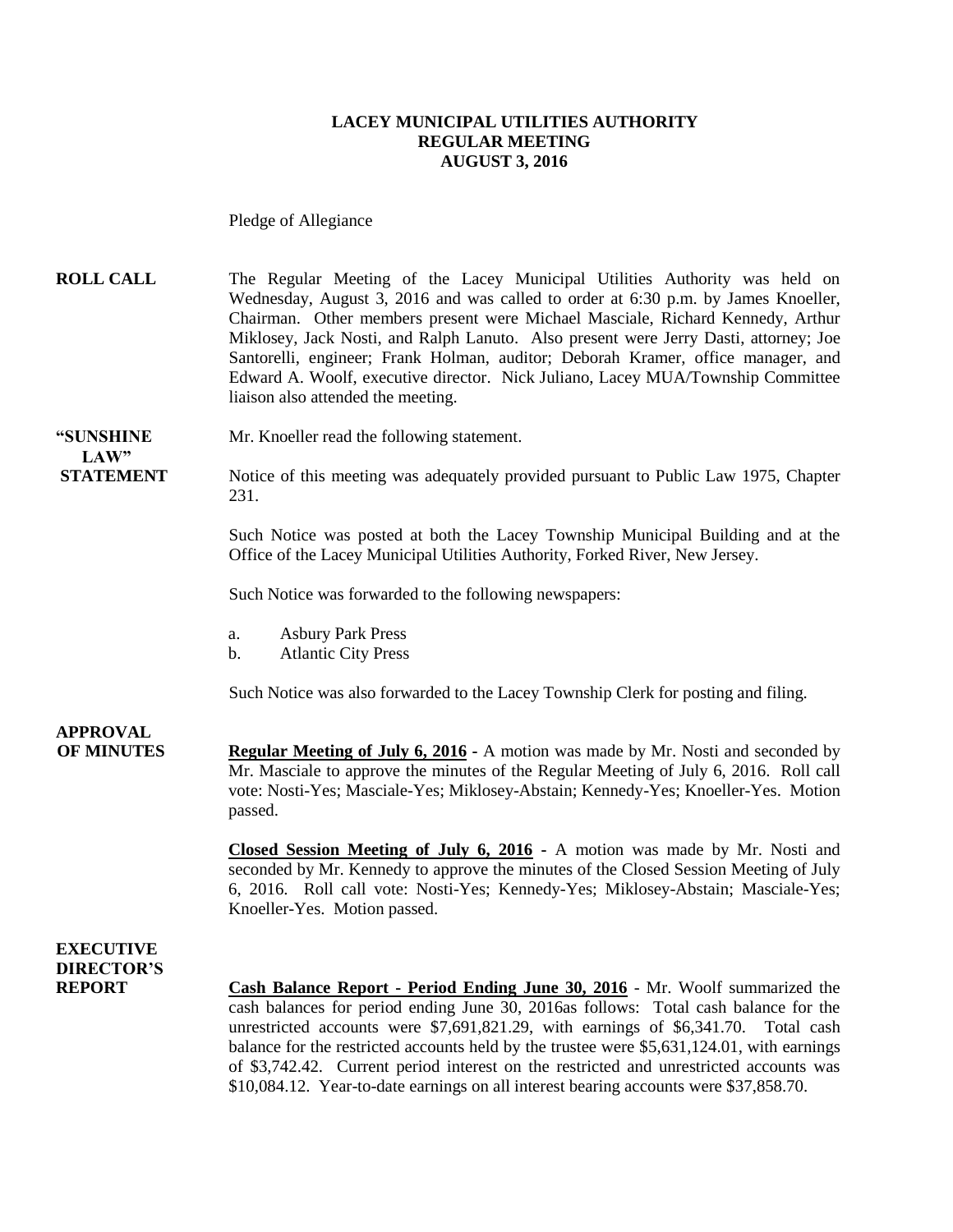**Resolution 2016-43 – Award Contract – Bayonne Avenue Project** – On recommendation by the executive director, a motion was made by Mr. Miklosey and seconded by Mr. Kennedy to adopt *Resolution No. 2016-43, Resolution of the Lacey Municipal Utilities Authority, County of Ocean, State of New Jersey, Awarding a Contract for Bayonne Avenue Drainage and Roadway Construction Bid Project.*  Contract was awarded to Earle Asphalt Company in the amount of \$76,813.13. Roll call vote: Miklosey-Yes; Kennedy-Yes; Nosti-Yes; Masciale-Yes; Knoeller-Yes. Motion passed.

## **BUSINESS**

**REPORT** The business report was submitted for review.

## **ENGINEER'S**

**REPORT Resolution 2016-42 – Performance Guarantee Reduction – Toll Brothers – Sea Breeze at Lacey – Phase 2B, Section 2** – On recommendation by the Authority's engineer, a motion was made by Mr. Miklosey and seconded by Mr. Masciale to adopt *Resolution No. 2016-42, Resolution of the Lacey Municipal Utilities Authority, County of Ocean, State of New Jersey, Performance Guarantee Reduction, Water & Sewer Systems, Toll Brothers, Sea Breeze at Lacey, Phase 2B, Section 2, Block 1901, Lot 18.* Roll call vote: Miklosey-Yes; Masciale-Yes; Nosti-Yes; Kennedy-Yes; Knoeller-Yes. Motion passed.

> **Bee Street Water and Sewer Extension** - Mr. Santorelli stated this project will be advertised for public bid.

> **Center Street Water and Sewer Extension** – Mr. Santorelli stated the permit application has been submitted to NJDEP.

> **Bayonne Avenue Paving** – Mr. Santorelli stated bid opening was held on July  $27<sup>th</sup>$  and has been awarded.

## **ATTORNEY'S**

**REPORT Personnel Issues 2016** – Mr. Dasti stated the Separation Agreement with the Authority's former employee has been finalized. This matter is now closed.

> **Resolution 2016-44 – Approve Collective Bargaining Agreement with Teamsters Local 97 –** On recommendation by the authority's attorney, a motion was made by Mr. Nosti and seconded by Mr. Kennedy to adopt *Resolution No. 2016-44, Resolution of the Lacey Municipal Utilities Authority, County of Ocean, State of New Jersey, Approving a New Collective Bargaining Agreement with Teamsters Local 97 of New Jersey.* Roll call vote: Nosti-Yes; Kennedy-Yes; Miklosey-Yes; Masciale-Yes; Knoeller-Yes. Motion passed.

## **AUDITOR'S**

**REPORT** Accountant's Status Report – Month Ended June 30, 2016 – Mr. Holman reported water and sewer revenues had a favorable variance for the month and year to date. Both sewer and water expenses had a favorable variance for the month and year to date. Sewer user charges resulted in a favorable variance for the month and year to date. Water user charges resulted in an unfavorable variance for the month and year to date.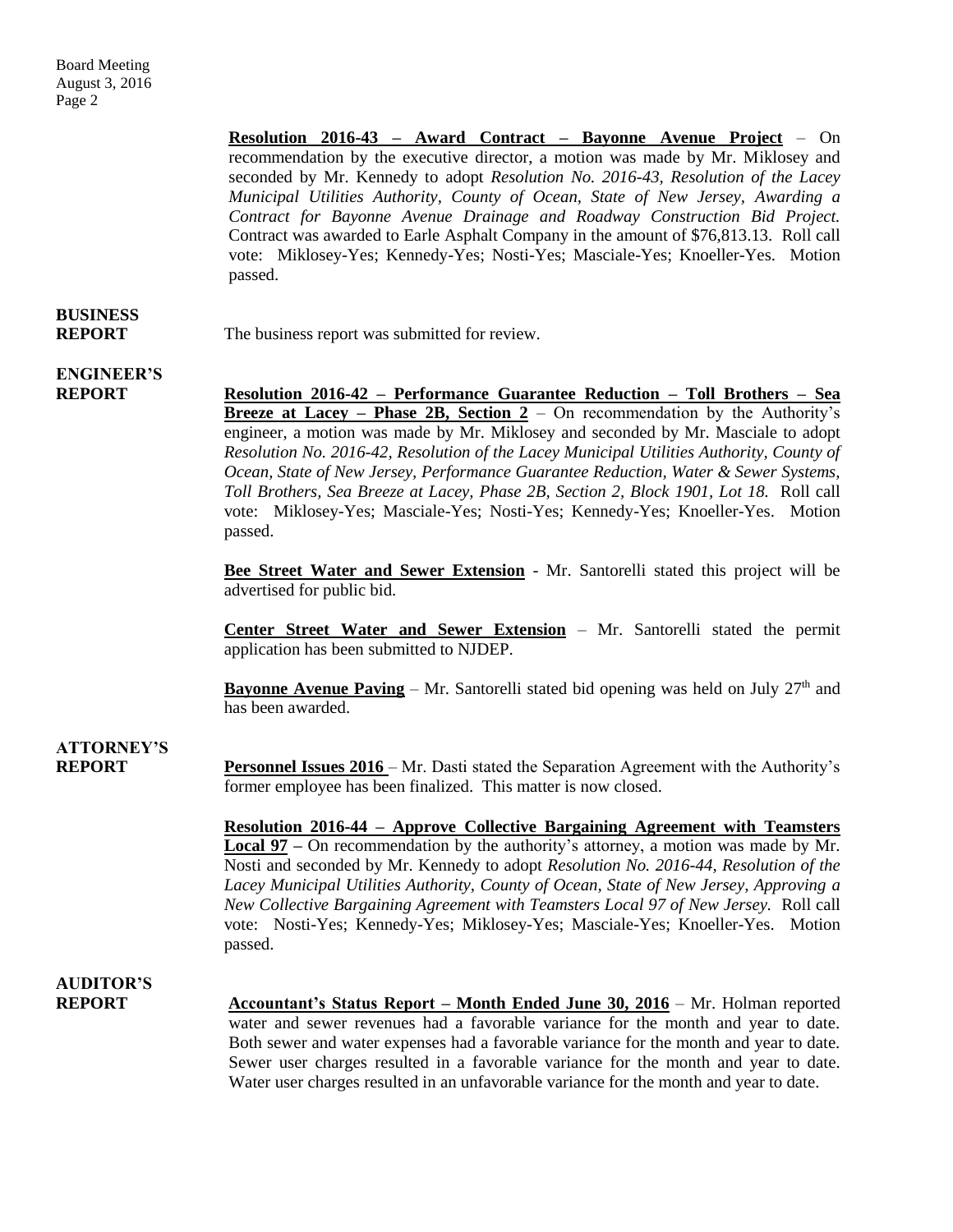Board Meeting August 3, 2016 Page 3

### **CORRESPONDENCE**

**George Fuchs, Chestnut Drive** – Requesting relief of utility bill, due to pipe leak. Since the water from the leak did not go into the sewer system, a motion was made by Mr. Kennedy and seconded by Mr. Miklosey to grant a credit adjustment on the sewer charges in the amount of \$285.92 (60,000 gallons). Roll call vote: Kennedy-Yes; Miklosey-Yes; Nosti-Yes; Masciale-Yes; Knoeller-Yes. Motion passed.

**Thomas Darmody, Chelsea Street** – Requesting relief of utility bill, due to leaking outside spigot. Since the water from the leak did not go into the sewer system, a motion was made by Mr. Kennedy and seconded by Mr. Nosti to grant a credit adjustment on the sewer charges in the amount of \$320.33 (54,000 gallons). Roll call vote: Kennedy-Yes; Nosti-Yes; Miklosey-Yes; Masciale-Yes; Knoeller-Yes. Motion passed.

**Karen Koegel, Sussex Place** – Requesting relief of utility bill, due to broken pipe. Since the water from the leak did not go into the sewer system, a motion was made by Mr. Kennedy and seconded by Mr. Nosti to grant a credit adjustment on the sewer charges in the amount of \$143.00 (44,000 gallons). Roll call vote: Kennedy-Yes; Nosti-Yes; Miklosey-Yes; Masciale-Yes; Knoeller-Yes. Motion passed.

**Brian Price, Shrike Court** – Requesting relief of utility bill, due to watering lawn without irrigation meter. Based on the information provided, a waiver of the service charges could not be supported.

**John Danges, Beach Blvd.** – Requesting relief of utility bill, due to broken pipe. Since the water from the leak did not go into the sewer system, a motion was made by Mr. Kennedy and seconded by Mr. Miklosey to grant a credit adjustment on the sewer charges in the amount of \$384.20 (75,000 gallons). Roll call vote: Kennedy-Yes; Miklosey-Yes; Nosti-Yes; Masciale-Yes; Knoeller-Yes. Motion passed.

**Mr. & Mrs. McManimon, Meadow Lane** – Requesting relief of utility bill, due to garden hose being left on. Since the water from the leak did not go into the sewer system, a motion was made by Mr. Kennedy and seconded by Mr. Miklosey to grant a credit adjustment on the sewer charges in the amount of \$45.20 (9,000 gallons). Roll call vote: Kennedy-Yes; Miklosey-Yes; Nosti-Yes; Masciale-Yes; Knoeller-Yes. Motion passed.

Pamela Mecalco, Fernwood Dr. - Requesting relief of utility bill, due to pipe leak. Since the water from the leak did not go into the sewer system, a motion was made by Mr. Kennedy and seconded by Mr. Nosti to grant a credit adjustment on the sewer charges in the amount of \$1,821.02 (260,000 gallons). Roll call vote: Kennedy-Yes; Nosti-Yes; Miklosey-Yes; Masciale-Yes; Knoeller-Yes. Motion passed

## **OLD**

| <b>BUSINESS</b> | There was no Old Business to discuss. |  |
|-----------------|---------------------------------------|--|
|                 |                                       |  |

### **NEW**

**BUSINESS** There was no New Business to discuss.

### **PUBLIC BUSINESS/**

**COMMENT** There was no Public Business/Comment.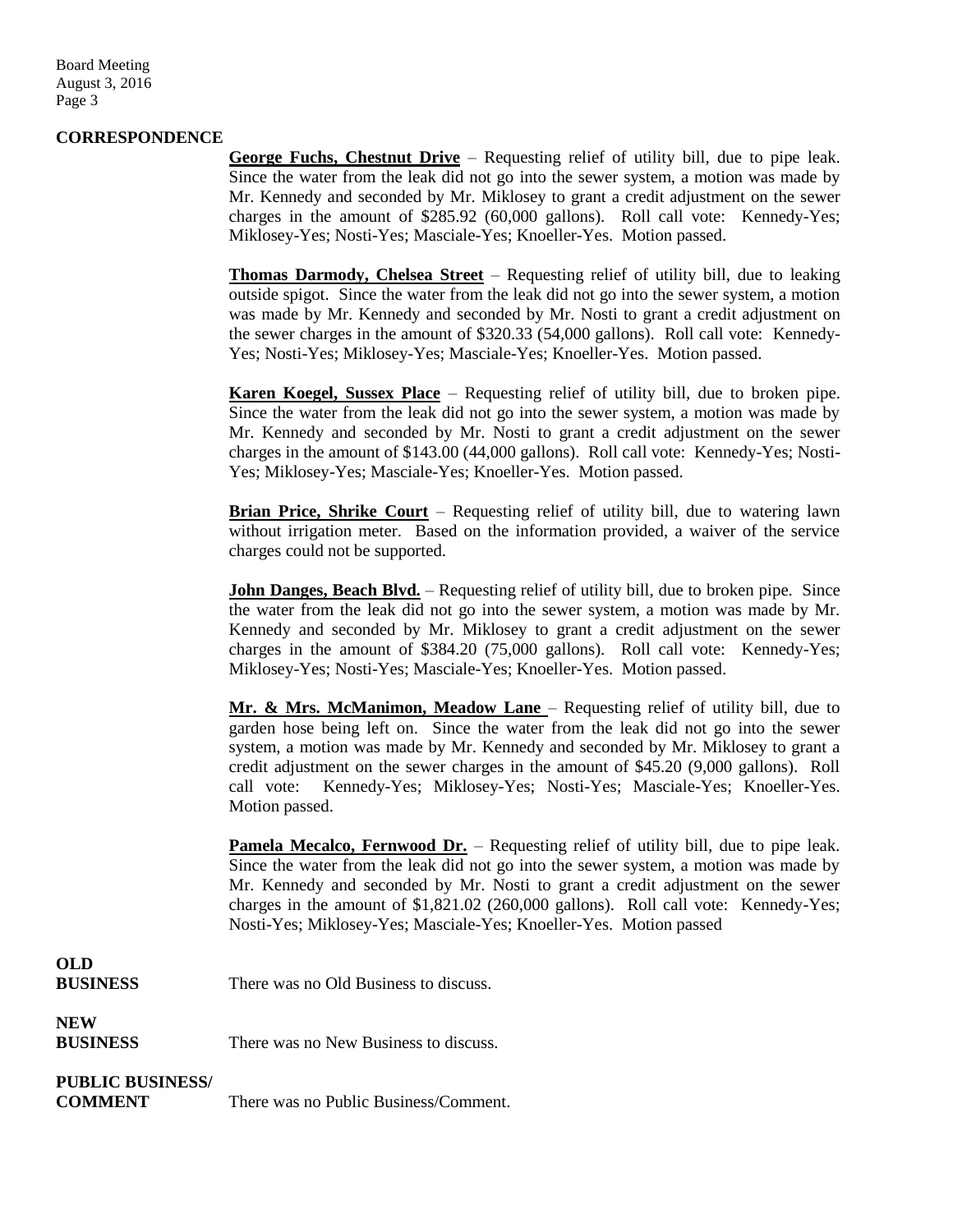#### **PAYMENT OF VOUCHERS WHEREAS**, the members of the Lacey Municipal Utilities Authority carefully examined all vouchers presented for payment of claims;

**NOW, THEREFORE, BE IT RESOLVED** by the Lacey Municipal Utilities Authority that:

1. Said vouchers in the sum of \$1,046,559.79 be and the same are hereby approved to be paid.

2. Said vouchers are listed on the attached computer check register.

A motion was made by Mr. Kennedy and seconded by Mr. Nosti to adopt the above Resolution. Roll call vote: Kennedy-Yes; Nosti-Yes; Miklosey-Yes; Masciale-Yes; Knoeller-Yes. Motion passed.

**CLOSED** 

#### **SESSION RESOLUTION**

**WHEREAS,** Section 8 of the Open Public Meetings Act, Chapter 231, Public Law 1975 permits the exclusion of the public from a meeting in certain circumstances;

**WHEREAS**, this public body is of the opinion that such circumstances presently exist.

**NOW, THEREFORE, BE IT RESOLVED** by the Lacey Municipal Utilities Authority, County of Ocean and State of New Jersey as follows:

1. The public shall be excluded from discussion of action upon the hereinafter specified subject matters.

2. The general nature of this closed session concerns personnel matters and contract negotiations.

3. It is anticipated at this time that the above-stated matters will be made public once these matters have been resolved.

4. This resolution shall take effect immediately.

A motion was made by Mr. Masciale and seconded by Mr. Nosti to adopt the above resolution. Roll call vote: Unanimously approved.

Separate minutes were kept on the above closed session.

Mrs. Kramer, Ms. Kennedy and the professionals were excused from this portion of the meeting.